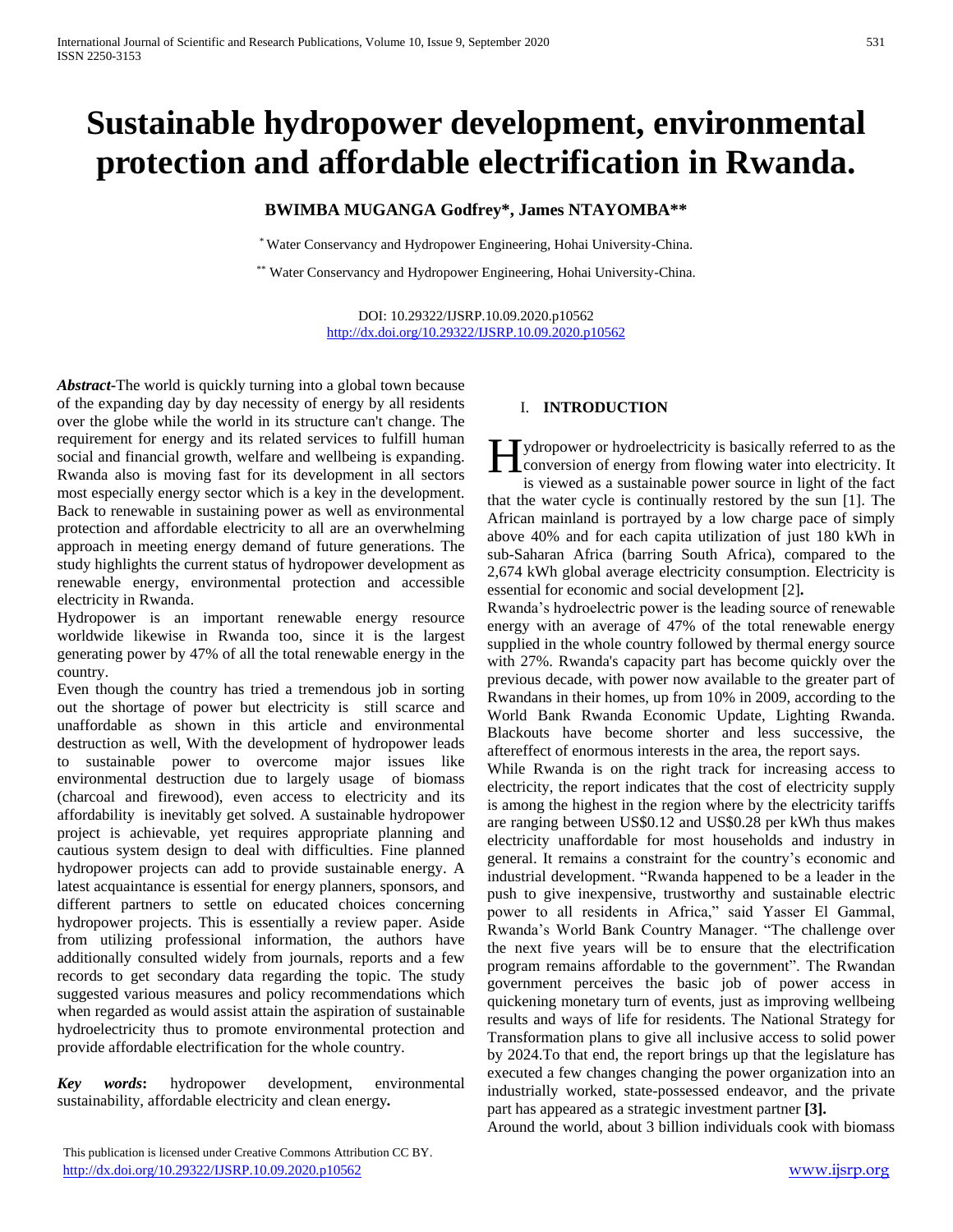on customary wasteful ovens. This practice has particularly harmful effects on health and environment. Firewood collection and charcoal production are worldwide significant contributors to forest degradation and to deforestation respectively, the carbon emissions from wood fires is responsible for an estimated 18% of the global warming process and the agricultural residues used as cooking fuel are not going back to soil for fertility anymore.

Rwandan families go through as long as 6 hours out of each day gathering kindling and up to 33% of their revenues for their energy needs, worsening the cycle of poverty. National wide, About 79.9% of households use firewood as their primary cooking fuel and 93% of rural household utilize firewood as it is considered in most cases still abundantly accessible, in excess of a portion of the kindling stoves working across the nation are 3 stones stoves. Approximately 65% of households living in major urban areas like Kigali, Huye and Rwamagana use charcoal to meet most of their cooking needs through both traditional and improved cook stoves **[4].** The above factors affect the environment through deforestation leads to soil erosion, landslide, climate change and air pollution it is noted by world health organization that household air pollution is one of the leading causes of disease and premature death in the developing world **[5].** This can be mitigated by having availability of sustainable electricity nationwide.

## II. **METHODOLOGY**

Methodology used to carry out this research is based on quantitative information and data attained from government documents, published research papers, authenticated websites, outlooks on sustainable hydroelectric power development and environmental protection, local and international organizations' reports and thesis. The international organizations include World Bank, International Renewable Energy Agency, and world health organizations. The emphasis is on the sustainable hydropower development, environmental protection as well as affordable electrification in Rwanda **[6],[7].**

## III. **HYDROPOWER DEVELOPMENT IN RWANDA.**

## *A. Brief overview of energy generation*

Rwanda's electric power supply is made up of home generation, imported power from neighboring nations and regional shared power plants. The electricity utilized in the country comes from the accompanying sources: hydropower plants, solar energy,

methane gas, thermal power plants. So as to tackle the issue of power deficit known recently, the nation leased thermal power plants as temporary arrangement [8].

## *B. Hydropower development*

Hydropower is regarded as the major source of Rwanda's electricity generation, over the last years, hydropower sector in Rwanda illustrated a remarkable improvement. Currently total installed capacity of power is about 226.7 MW, hydropower contributing 48.3% of it.The Involvement of private sector though investing in the energy field was the priority that marked the tangible achievements; Independent Power Producers (IPPs).

There are 35 hydropower plants that are grid connected with the supply capacity of 109.712MW. They incorporate shared and national power plants. Hydropower contributes about 48.3% of the whole installed capacity. Hydropower plants are freely possessed and managed by the government, rented to privately owned businesses, or IPP. The publicly possessed energy sources are supervised by the state utility Rwanda energy group (REG) under one of its two branches, energy utility corporation limited (EUCL). They incorporate bigger plants, for example, Mukungwa, Nyabarongo I and Ntaruka. 5 power plants (10 MW) are owned and operated IPP. Another 8 power plants with capacity of 13 MW are privately worked through renting concurrences with the Government of Rwanda.

Presently in Rwanda there exist a so called isolated networks totaling to 11 micro hydropower plants where initially started by the country and later gave it to private entities to expand the participation of private sector in power generation. Also there is pico hydropower plants ranging between 1 and 10 KW that are either government owned or managed and utilized by local communities or can even be completely private **[9].**

- *C. Impact of hydropower and other renewable energies.*
- *Access to electricity*

In recent times, Rwanda has made an incredible effort throughout the Electricity Access Roll-out Program (EARP whereby access to electricity has raised in June 2012 from 364,000 households to 590,000 households (24% of the total) by June 2016. This continued to act as the power backbone, providing power to large users and driving economic growth. Illustrated in figure 1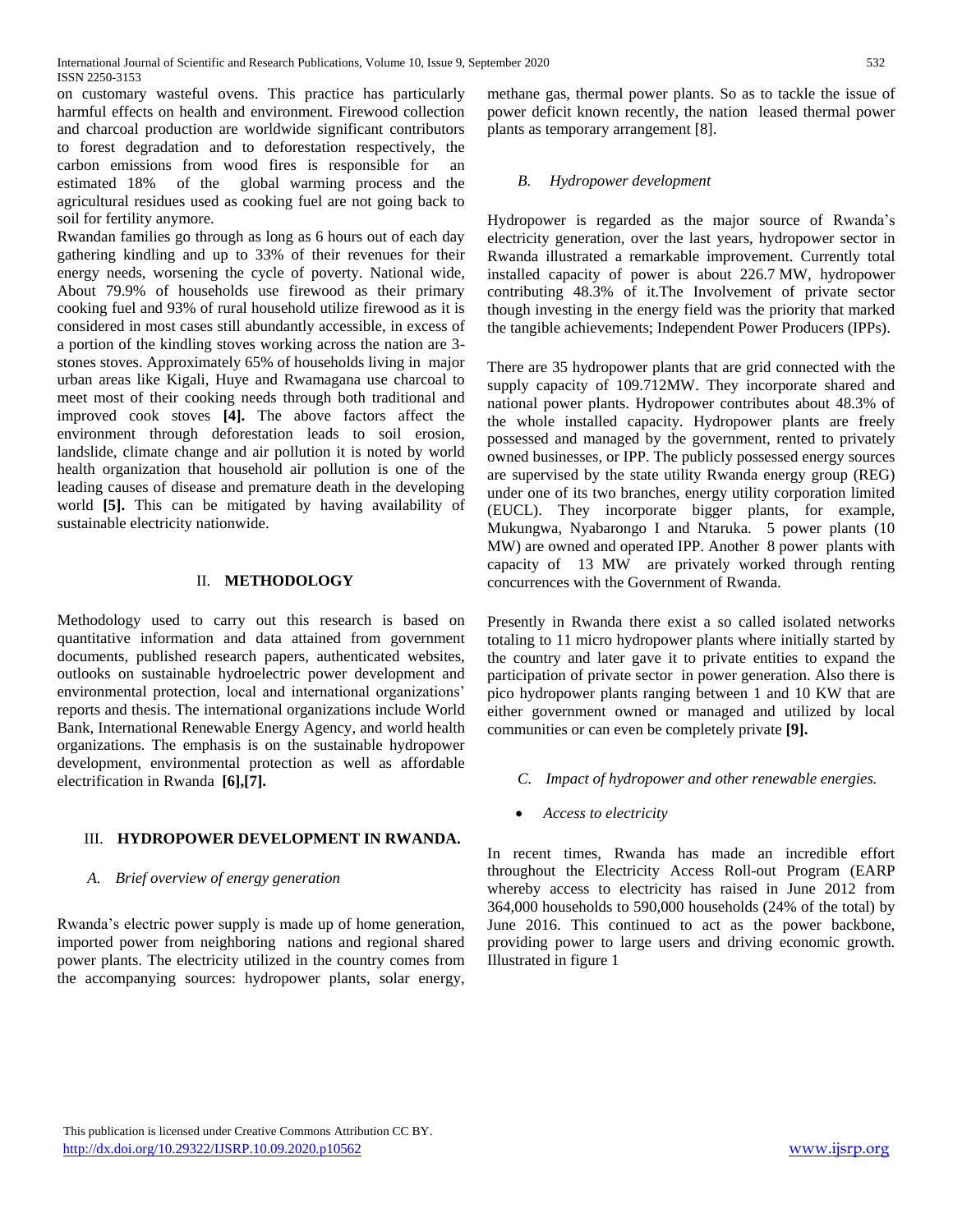International Journal of Scientific and Research Publications, Volume 10, Issue 9, September 2020 533 ISSN 2250-3153



Figure1: electricity connectivity per district.

The figure above is dominated by urban areas unlike rural electrification was still a serious issue in general. Three major Primary objectives of the Rural Electrification Strategy was set

1. Ensure that by 2018, 70% of Rwandans have access to electricity and that by 2020, 100% of Rwandans have access to electricity. Many alternatives from unconnected solar systems through to isolated mini-grids and grid connection will be accessible.

2. The country will advise citizens to use the most suitable

form of electricity regarding to their revenue levels and refer to their daily expenditures.

3. Customers will go on to be linked to the national power system through EARP and the target of connecting up the whole nation will continue. Government resources will be channeled to driving economic growth.

Figure 2, below, indicates the percentage of consumers connected under EARP by consumption level. The relatively low rates of consumption (almost half of consumers are currently using less than 20 kWh per month) [10].



 This publication is licensed under Creative Commons Attribution CC BY. <http://dx.doi.org/10.29322/IJSRP.10.09.2020.p10562> [www.ijsrp.org](http://ijsrp.org/)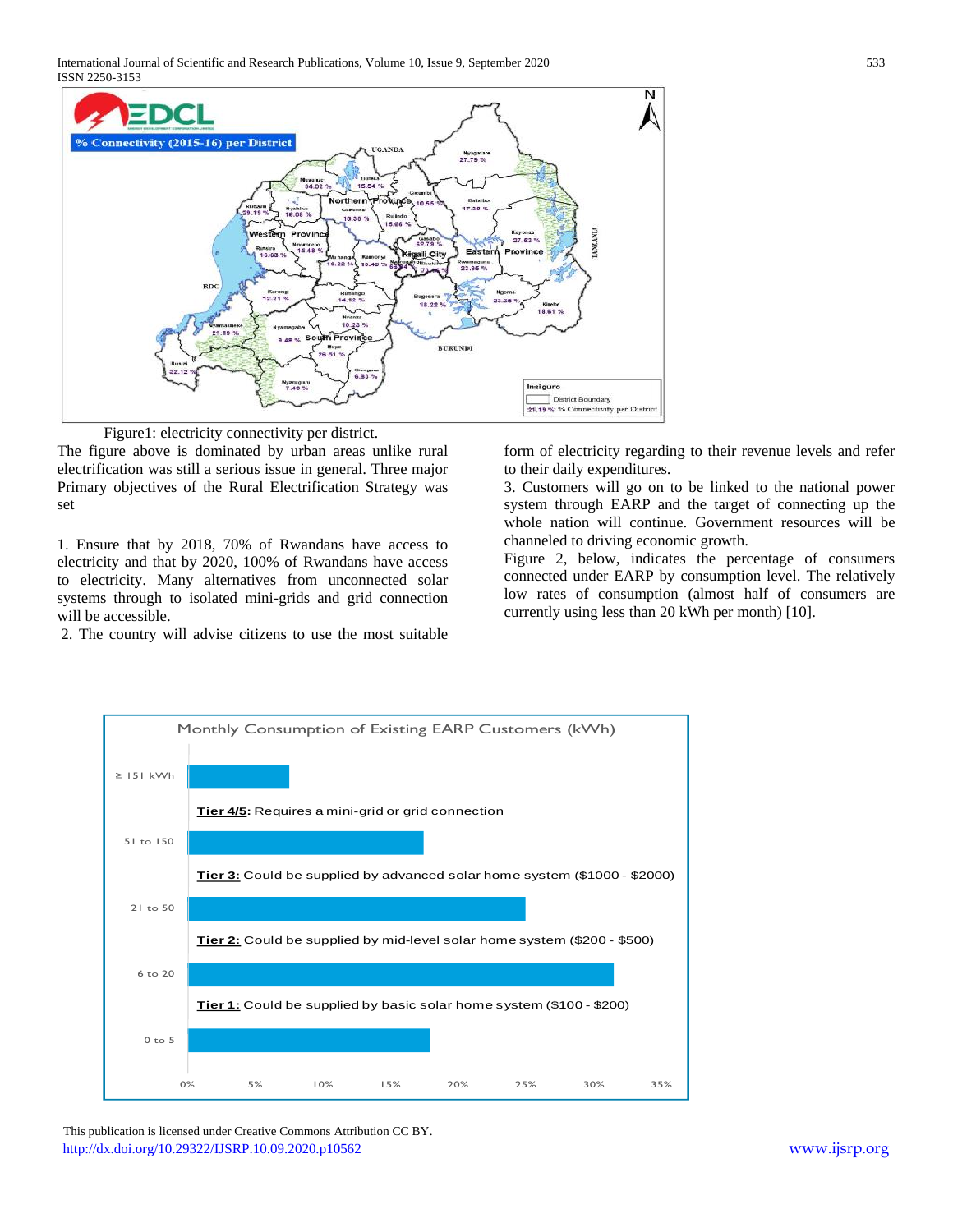Figure 2: Levels of household consumption (Source EDPRS 2).

After three years, currently, 51% Rwandan households have access to electricity, connected to the national grid (37%) or through off-grid systems (14%). As the target is 100% access to electricity, a national electrification plan has been elaborated to ensure that this target is reached

The national plan's approach on accessible electricity is that 52% of the entire population will be linked via grid extension whereas 48% will be linked via off-grid. Presently 14% is offgrid connected power **[8] .**

## IV. **AFFORDABILITY OF ELECTRICITY.**

The population growth rate is highly increasing, currently the population is approximately 13 million and it is expected to almost double the population in 2050 indicated by Worldometer through population forecast as shown by the figure 3 **[11, 12].** While Rwanda is on the right track for increasing access to electricity the report indicates that the cost of electricity supply is among the highest in the region where by the electricity tariffs are ranging between US\$0.12 and US\$0.28 per kWh thus makes electricity unaffordable for most households and industry in general. It remains a constraint for the country's economic and industrial development **[3].** This simply means that a lot of work is required to be done in terms of power generation most especially in hydropower sector due to its simplicity, less expensive and long term serving project compared to the rest of power generations to be able to meet the market demand.

| Year | Population | Yearly<br>%<br>Change | Yearly<br>change | <b>Migrants</b><br>(net) | Medan<br>Age | Fertility<br>Rate | <b>Density</b><br>(P/Km <sup>2</sup> ) | Urban<br>Pop % | Urban<br>Population | Country's<br>Share of<br>World<br>Pop | World<br>Population | Rwanda<br>Global<br>Rank |
|------|------------|-----------------------|------------------|--------------------------|--------------|-------------------|----------------------------------------|----------------|---------------------|---------------------------------------|---------------------|--------------------------|
| 2020 | 12,952,218 | 2.64%                 | 316,629          | $-9,000$                 | 20.0         | 4.10              | 525                                    | 17.6%          | 2,281,330           | 0.17%                                 | 7,794,798,739       | 76                       |
| 2025 | 14,576,985 | 2.39%                 | 324,953          | $-9,000$                 | 20.9         | 4.10              | 591                                    | 18.2%          | 2,659,944           | 0.18%                                 | 8,184,437,460       | 76                       |
| 2030 | 16,234,387 | 2.18%                 | 331.480          | $-9,000$                 | 22.1         | 4.10              | 658                                    | 19.4%          | 3,143,843           | 0.19%                                 | 8,548,487,400       | 76                       |
| 2035 | 17,921,521 | 2.00%                 | 337,427          | $-9,000$                 | 23.2         | 4.10              | 726                                    | 21.0%          | 3,768,985           | 0.20%                                 | 8,887,524,213       | 75                       |
| 2040 | 19,633,864 | 1.84%                 | 342,469          | $-9,000$                 | 24.4         | 4.10              | 796                                    | 23.2%          | 4,562,582           | 0.21%                                 | 9,198,847,240       | 76                       |
| 2045 | 21,357,199 | 1.70%                 | 344,667          | $-9,000$                 | 25.8         | 4.10              | 866                                    | 25.6%          | 5,477,407           | 0.23%                                 | 9,481,803,274       | 75                       |
| 2050 | 23,048,005 | 1.54%                 | 338,161          |                          | 27.2         | 4.10              | 934                                    | 28.1%          | 6,483,462           | 0.24%                                 | 9,735,033,990       | 72                       |

 Table I: Rwandan population growth rate predictions from 2000 up to 2050. (Source: [www.Worldometers.info\)](https://www.worldometers.info/)

#### V. **ENVIRONMENTAL PROTECTION.**

 This publication is licensed under Creative Commons Attribution CC BY. <http://dx.doi.org/10.29322/IJSRP.10.09.2020.p10562> [www.ijsrp.org](http://ijsrp.org/) According to the latest estimates by WHO, Household Air pollution(HAP) from cook stoves leads to over 4.3 million

deaths per year worldwide, more than HIV,Malaria and tuberculosis combined. Children represent a significant proportion of such deaths. Carbon monoxide and particulates from the fires are responsible for severe respiratory diseases, perinatal mortality, low weight births, cancer, eye illness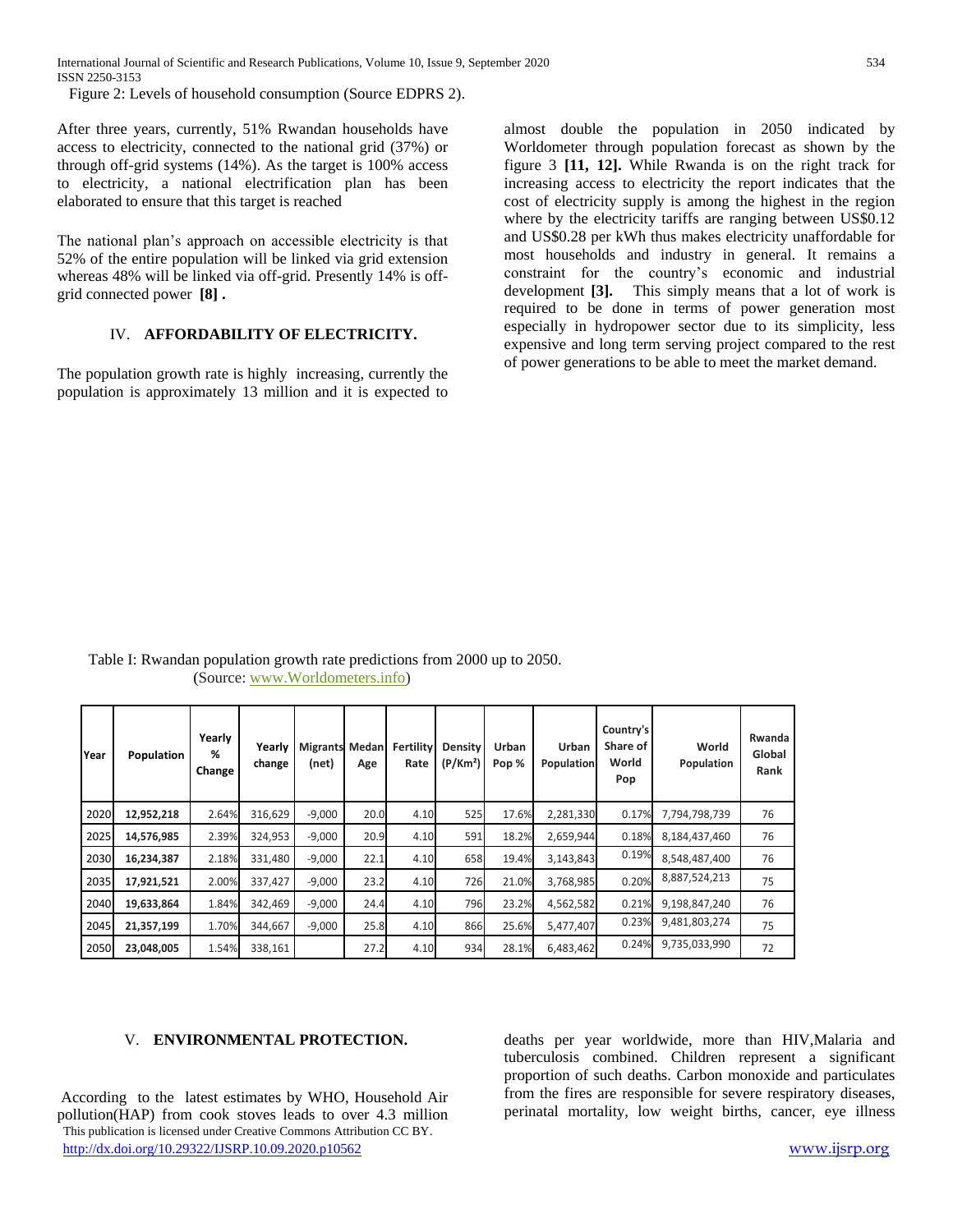including blindness and cardiovascular diseases. The expanding practice of catering with agricultural remains in regions where wood is scant prompts much higher introduction to destructive smokes.

Biomass is the most used source of power in Rwanda. Research done by the United Nations statistics division (UNSD), biomass ranked for 87% and 86% of major used energy in the years 2014 and 2015, respectively .Similarly, ministry of infrastructure in the energy sector strategic plan





Figure3: contribution to total domestic energy consumption by subsector.

From the environmental standpoint, this extensive reliance on biomass for energy in the form of fuel-wood and charcoal - is no longer sustainable due to consumption being higher than production. Inefficiencies in the production and consumption of biomass for energy worsen the problem.

As a nation that tries to quick financial development, Rwanda has set a wide and comprehensive national objective, known as Vision 2020. The idea was to bring all Rwandans into the country's development journey, integrating green growth and climate resilience strategies Below are few points highlighting how Rwanda is regarded as one of the leading green growth on the continent.

- i) Rwanda's mission to maintain a clean and healthy environment has been going since 2008 when it banned the use of non-biodegradable plastic bags and packaging materials. . Report by UN Habitat in 2008 announced Rwanda's capital, Kigali as one of the African cleanest cities.
- ii) To achieve its goal of increasing forest cover to 30% of total land area by 2020, Rwanda has embarked on massive reforestation and treeplanting drive, and new measures like as forest management are being executed.
- iii) Rwanda's commitment to conserve the environment has also been seen through the protection and restoration of degraded ecosystems such as wetlands, lakes and natural forests.

 This publication is licensed under Creative Commons Attribution CC BY. <http://dx.doi.org/10.29322/IJSRP.10.09.2020.p10562> [www.ijsrp.org](http://ijsrp.org/)

- iv) As one of the most vulnerable nations to climate change, Rwanda is acutely aware of the challenges that lie ahead. Along these lines, to accomplish its vision of a low-carbon and atmosphere versatile economy by 2050, Rwanda has set up the Green Fund, a pivotal
- v) speculation support, the biggest of its sort in Africa.
- vi) For a country to achieve sustainable development, environmental sustainability must be taken into consideration. This applies to policies, legislation and programmes alike. Over the past years, the government has taken measures to ensure national development is in harmony with the protection of the environment **[4]**.

Rwanda, as a result of its topographical component and climatic profile is one of the sub-Sahara African nations inclined to debacles and particularly confined avalanches and floods.

Rwanda's ministry of disaster management and refugee affairs (MIDIMAR) reported that, within a period of ten months (Dec/2010-Sept 2011), disasters produced a complex web of impacts, which spans various sectors of the economy. During this equivalent period, Rwanda enlisted 43 misfortunes of lives and 73 individuals were harmed. Plus, 1854 houses were demolished, 29,899 Ha of yields were harmed and one hundred (100) school study halls were genuinely decimated. Therefore, the expense of the mediation exercises as far as calamity reaction and recuperation to help the casualties was

highlights biomass prevalence in the energy consumption as in figure below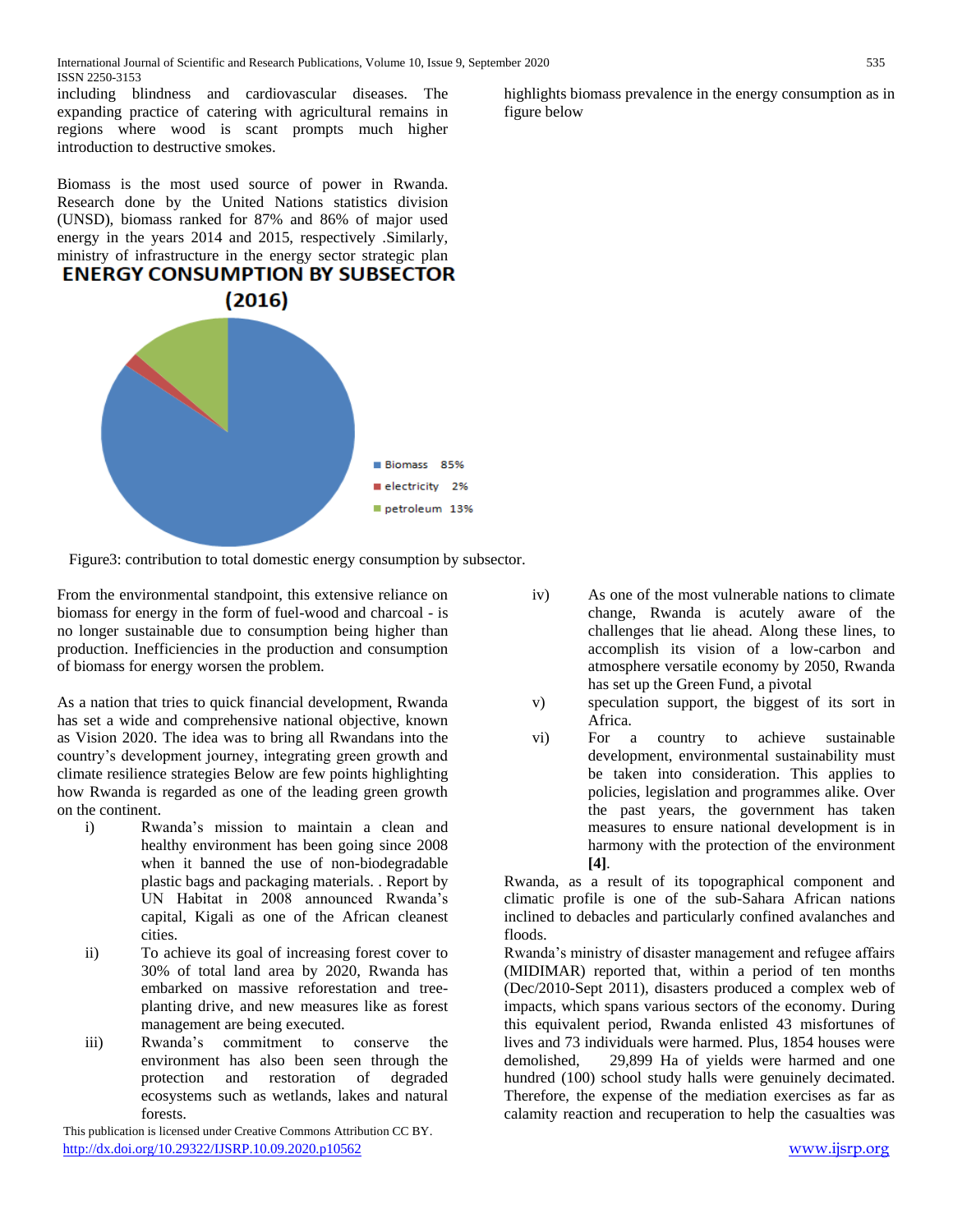in excess of 515,520,000 Rwandan francs **.**

Different parts of the country are affected by landslide and floods differently due to many diverse reasons such as geoaspects, soil type and other triggering factors etc. Most influenced Districts are Rutsiro Bugesera, Nyamagabe , Gicumbi, Kamonyi, Ngororero, Musanze, Rutsiro, Rubavu, Muhanga, Nyabihu and Burera and this is worsened by elevated level of weakness and Exposure. For other Districts, the level of vulnerability is not very high (figure5) . Clearly floods and avalanches are expanding because of various activating elements **[13].**



Figure4: Floods and landslides per District (in terms of affected sectors).

Other researchers have also made their contributions in elaborating the issues of landslides in Rwanda and highlighted some major landslide events and associated impacts and effects in different parts of the country (*table***1**) within different periods of time to confirm the severity of landslide hazards and disasters in the study area **[14].** 

few reasons including high precipitation and other distinctive causal elements. This has become an incessant destroying marvel which needs genuine and specific consideration regarding limit every single related effect that overpower the individuals living in inclined zones and subvert advancement activities **[15].**

Landslides for the most part happen from March to May for a

| Time       | <b>Place/Venue</b> | <b>Deaths and Injuries</b>      | <b>Other Damages</b>    |
|------------|--------------------|---------------------------------|-------------------------|
| April 2017 | Muhanga/South      | 6 deaths and 27 injured         | 55 houses destroyed     |
| May 2016   | Gakenke/North      | 35 people killed and 26 injured | 67 roads and 29 bridges |
| May 2016   | Muhanga/South      | 8 people killed and 13 injured  | 5 roads damaged         |
| May 2016   | Rubavu/West        | 4 people killed and 5 injured   | 2 bridges destroyed     |
| May 2016   | Ngororero/West     | 13 deaths and 27 injuries       | 4 classrooms destroyed  |
| April 2015 | Ngororero/West     | 10 deaths and 13 injuries       | 24 houses destroyed     |
| March 2013 | Nyarugenge/Kigali  | 4 people killed and 3 injured   | 87 houses destroyed     |
| April 2013 | Gasabo/Kigali      | 3 people killed and 7 injured   | 56 houses destroyed     |
| May 2013   | Rulindo/North      | 12 people killed and 7 injured  | 79 houses destroyed     |
| May 2013   | Rutsiro/West       | 5 people killed and 2 injured   | 22 houses destroyed     |
| May 2011   | Nyabihu/West       | 14 people killed and 11 injured | 300 houses destroyed    |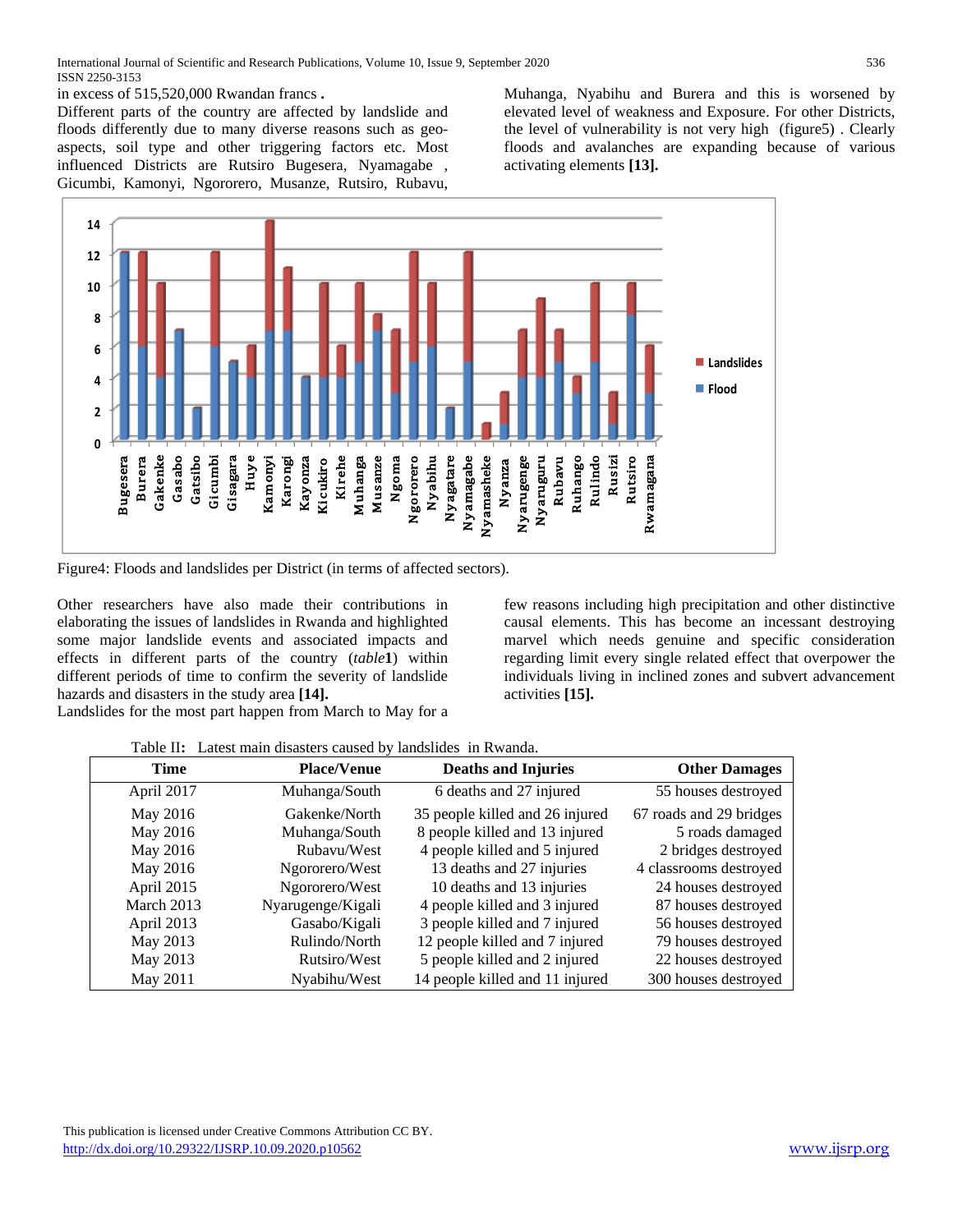For Rwanda Country, it was affirmed that the precipitation parts of the nation differ to a great extent in space and in time (Figure 6) and this is brought about by various components including its geo-spatial restriction. Because of the ceaseless changes in precipitation designs, an expansion of genuine climate related risks including landslides that sway the nation

at various scale, dissipated across the country is enrolled. This affirms the method of reasoning for landslide weakness planning. Also, the nation has a twofold climate establishment clarified by the marvel of the sun that crosses the equator around March, and the southern summer around September every year.



Figure 5**:** Monthly and yearly precipitation blueprint elements of Rwanda nation from 1972 to 2016.

The outlines in Figure 7 affirm the existence of landslide occasions in the examination zone, where they demolish various zones and harm a wide scope of properties including houses, streets, bridges, infrastructure facilities, crops and environment and, in most cases, families are left homeless **[14].**



Figure **6:** Regions influenced via landslides in the investigation region (Rwanda, January–September 2017).

It has been affirmed by past logical investigations that, for areas with uneven geographical nature, unsettling influences, for example, development of new streets, excavation activities and other distinctive man-made actions may cause Landslide exposure **[13, 16]**, and, in this manner, specialists made a

 This publication is licensed under Creative Commons Attribution CC BY. <http://dx.doi.org/10.29322/IJSRP.10.09.2020.p10562> [www.ijsrp.org](http://ijsrp.org/)

decision about sensible to consider the good ways from fundamental streets as a landslide causal factor while carrying out susceptibility assessment studies.

The government of Rwanda (GoR) so far has done a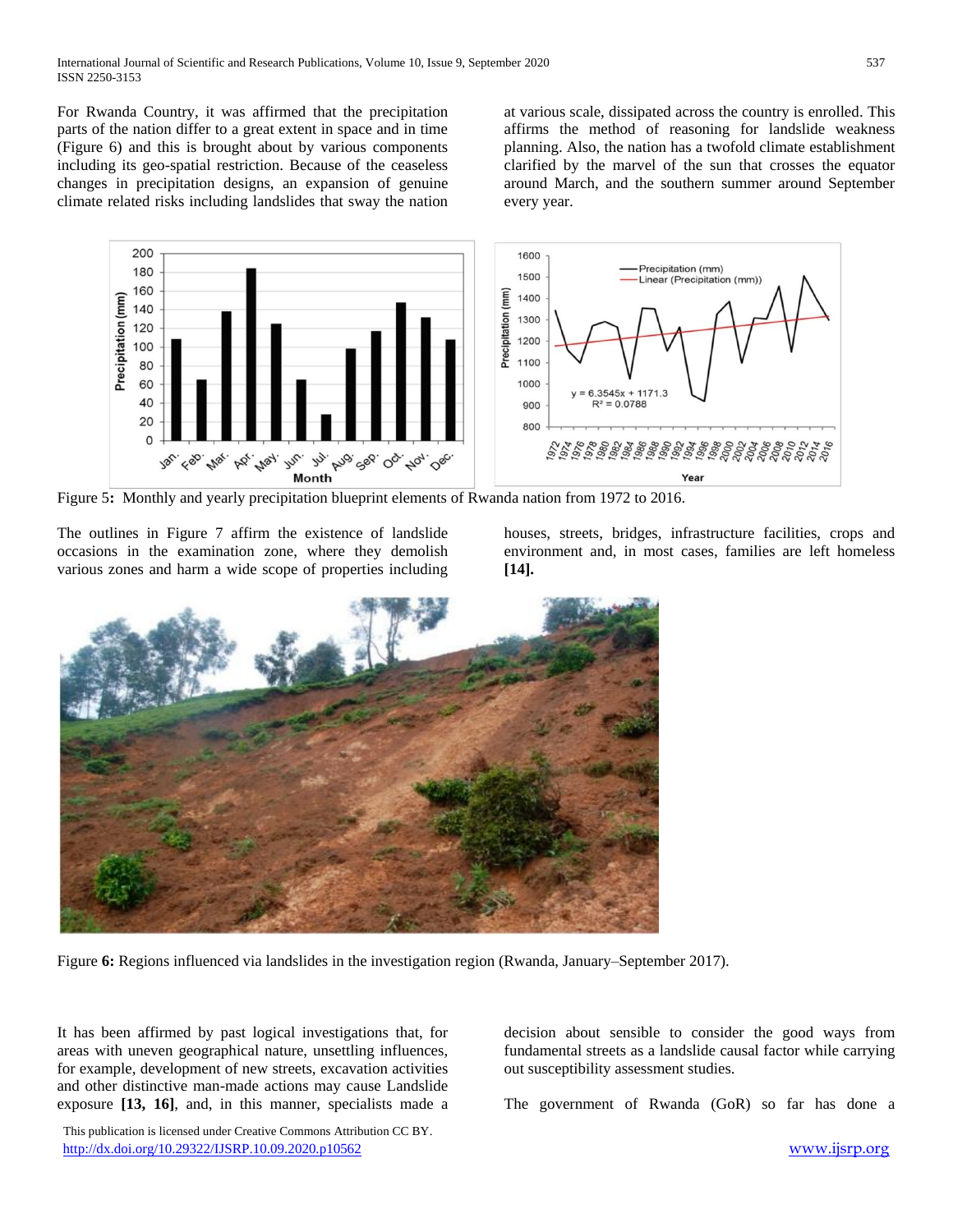tremendous work in environmental preservation and protection through its long and short term set policies for instance in raising public awareness about reforestation, planting trees all over the country , banning the use of nonbiodegradable plastic bags and packaging materials leads to the reduction of air pollution. In terms of rapid population growth rate the GoR emphasizes its citizens about family planning to produce whom they can afford to raise without being a burden to the government. Biomass usage is till at a high rate due to lack of enough and sustainable generated electric power, this is where this research comes in to highlight the inconveniences and with suggestions **[17].**

#### VI. **RESULTS**

Rwanda is a land locked country, its terrain is rugged with steep hills and deep valleys, rising in the north to the highest peak, Karisimbi (4,519 meters), which lies in a range of volcanoes. The country experiences shortage of water, electricity and apparently faces numerous disasters like droughts, floods, landslides, climate changes and as well rapid population growth rate, due to its geographical nature.

The GoR has introduced in place institutional framework to overcome the above mentioned challenges like Energy Sector Strategic Plan (ESSP) for 2018/19-2023/24 presents the current status of, and plans for, the energy sector, covering its three subsectors: electricity, biomass and petroleum, this is being monitored by the ministry of infrastructure under five years national policy priorities of Economic development and poverty reduction strategy (EPRS I) in line with long term national vision 2020 **[18].** 

The government was expecting to achieve 100% access electricity by 2020, 100% access to much more cook stoves than currently used. Though a lot of work has been done in implementing national strategic plans in as far as hydropower development, environmental protection and accessible electricity are concerned but still there is a gap to fill in meeting the standard requirements of Rwandans, for instance in the capital city Kigali affordability of electricity is still an issue, landslides during rainy seasons leading to human destruction and displacement of people, charcoal is the most preferred fuel due to its long life storage and low cost transportation yet it is one of the main contributors to air pollution that leads to climate change which is currently a global issue , if these issues are still existing in the capital city simply shows how rural areas are experiencing more of it where there are places that don't have access to electricity at all and so on, this research highlights status of hydropower development, environmental protection and affordability of electricity and gives suggestions to support the existing ones **[19].**

## VII. **SUGGESTED MEASURES ON SUSTAINING HYDROPOWER, ENVIRONMENTAL PROTECTION AND AFFORDABLE ELECTRICITY NATIONAL WIDE.**

To overcome the shortage of electricity, preserving the environment and having affordable electricity in Rwanda, proper measures and techniques need to be taken to guarantee sustainable development, in this article we suggest that due to the abundance of heavy rainfall a new technology of constructing dams in every areas of the country where the there is a high precipitation to collect all water that is regarded as a disaster to the country and later be used to produce power as hydroelectricity since Rwanda is favored by its geographical nature (hilly area). By adopting this technology even preserving the environment due to the available collected water by dams can also be used for irrigation, fishing and many other purposes.

This article also suggests to establishing strong research institutions where all developmental projects are being developed and produce home grown quality engineers that are ready to face the challenges exist in the country even beyond, rather than relying on the solutions from abroad. For instance, if there is a university specialized in hydropower engineering with qualified professors under the support of the government and responsible of the researches and projects planning and their implementation, with this strategy there is a guarantee solution to the existing issues in this field of hydropower engineering.

#### VIII. **CONCLUSION AND RECOMMENDATION**

Sustainable social and economic development of Rwanda to be attained, enough and accessible electricity has to be available through the entire country, as shown in its electrification targets of universal access to electricity for all households by 2023/24 **[10, 20, 21].** This article suggests the solution from the development of hydropower system, the combination of topology and hydrology make Rwanda an excellent place for hydropower generation. More emphasis is highly required by the government in encouraging local entrepreneurs to engage in this business of hydropower system by offering incentives such as lowering tax to the raw materials as a measure to attract more and build a competitive

This publication is licensed under Creative Commons Attribution CC BY. <http://dx.doi.org/10.29322/IJSRP.10.09.2020.p10562> [www.ijsrp.org](http://ijsrp.org/)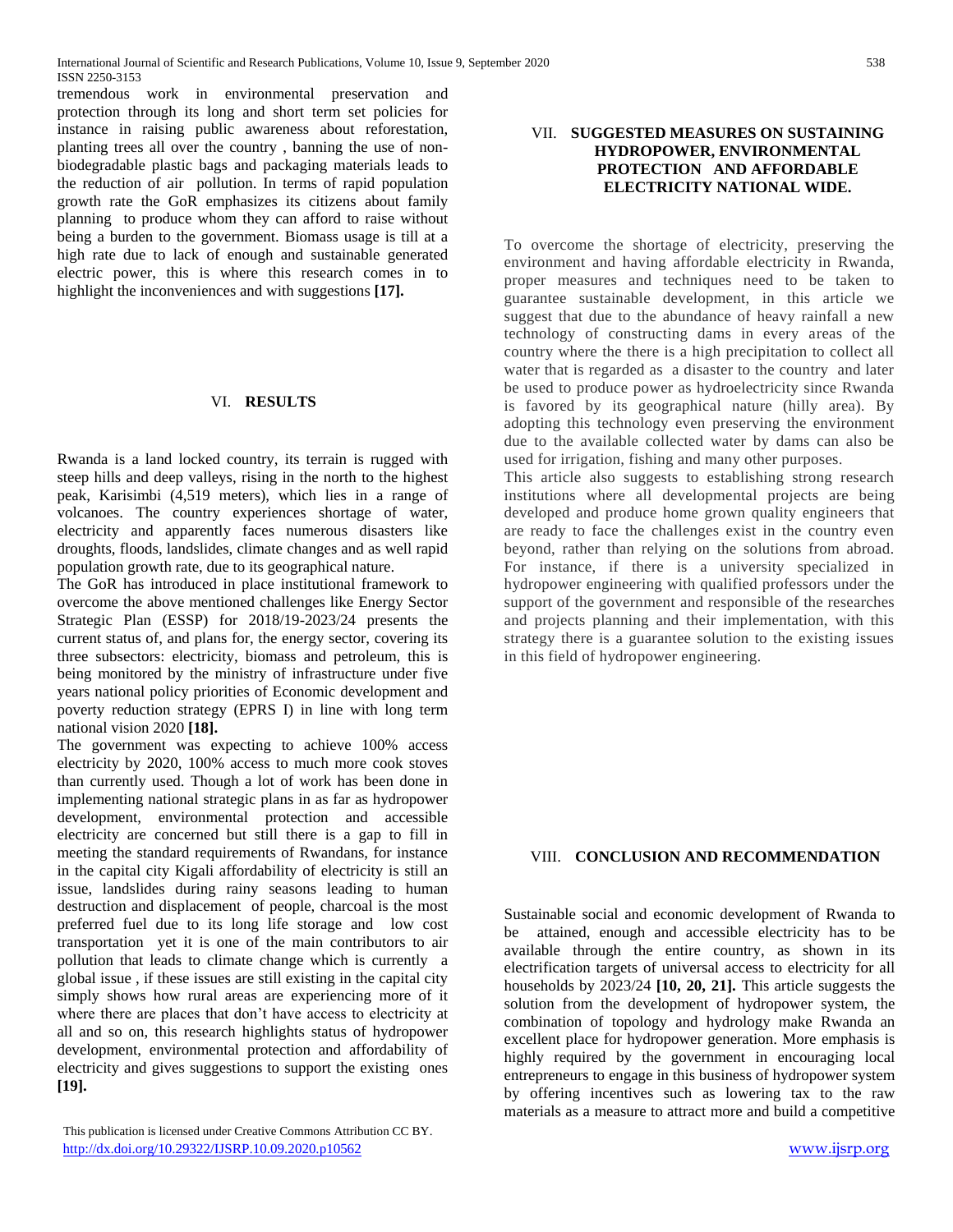environment amongst.

This research also proposes the GoR to attract more International investors with a condition to train the local citizens and learn from their experience targeting to be having skilled and experienced local people in near future.

Research institutions in Rwanda are still at the lowest level, the government of Rwanda through the ministry of education to promote strong research technology in the universities. Sustainable development goes with strong research institutions, learning from developed countries like china, most of china's big hydropower projects are done by universities. This is a solution not only in the development of hydropower sector but also boosting living standards of academicians or researchers at high level as well.

Rwanda experiences heavy rains that cause floods twice in a year with high annual precipitation. This article suggests the Construction of dams in all parts of the country to collect water to generate off /or on grid connected power, this is

going to unravel rural electrification deficit and also it's an environmental protective measure from flooding.

Traditional Biomass fuel is largely used national wide which is a challenge to the environmental protection, conversion to modern biomass would minimize the impact of the cause but with available and accessible electricity especially hydropower, it is the safest strategy to protect the environment and ultimately fastest sustainable development.

Rwandan rapid population growth rate is increasingly leading to environmental degradation and demands much electricity; our suggestion to the government is strictly enforce law to oblige a fixed number of children per family with serious penalties to those disregarding the law.

We suggest the government to subsidizing electricity consumption for the citizens hence easily accessing the available electricity in the country and able to afford according to their financial ability.

#### IX. **REFERENCES**

- [1] National, Geographic, and Society. (May 31, 2019). *Hydrorlrctric energy*. Available: [https://www.nationalgeographic.org/encyclopedia/hy](https://www.nationalgeographic.org/encyclopedia/hydroelectric-energy) [droelectric-energy](https://www.nationalgeographic.org/encyclopedia/hydroelectric-energy)
- [2] A. d. b. a. i. h. association, "Africa High-level Sustainable Hydropower Roundtable," Jean-Paul II, Abidjan 01 Côte d'Ivoire., 6 February 2020.
- [3] T. Aghassi Mkrtchyan (Senior Economist, Peace Aimee Niyibizi, c.-T. (Economist, Joern Huenteler

 This publication is licensed under Creative Commons Attribution CC BY. <http://dx.doi.org/10.29322/IJSRP.10.09.2020.p10562> [www.ijsrp.org](http://ijsrp.org/)

(Energy Specialist), Yadviga Viktorivna Semikolenova (Senior Energy, and N. K. S. E. E. a. A. S. C. Economist), "Rwanda Economic Update," World bank groupJune 2019, Available: [http://documents1.worldbank.org/curated/en/593831](http://documents1.worldbank.org/curated/en/593831561388957701/pdf/Rwanda-Economic-Update-Lighting-Rwanda.pdf) [561388957701/pdf/Rwanda-Economic-Update-](http://documents1.worldbank.org/curated/en/593831561388957701/pdf/Rwanda-Economic-Update-Lighting-Rwanda.pdf)[Lighting-Rwanda.pdf.](http://documents1.worldbank.org/curated/en/593831561388957701/pdf/Rwanda-Economic-Update-Lighting-Rwanda.pdf)

- [4] MINENFRA. (October 2019
- ). *BIOMASS ENERGY STRATEGY A sustainable path to clean cooking 2019-2030*. Available: <https://www.mininfra.gov.rw/index.php?id=311>
- [5] WHO, "Household air pollution and health," World